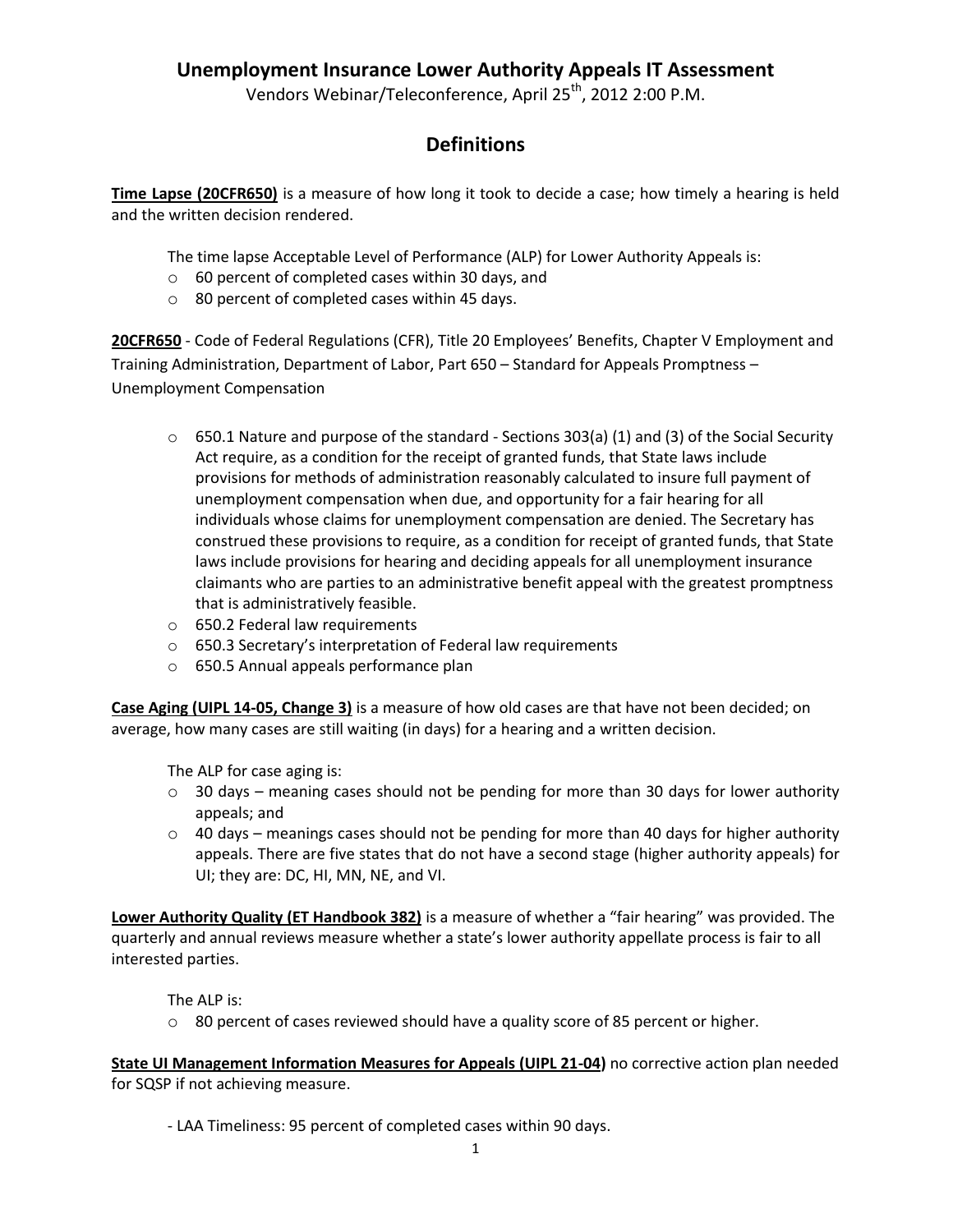Vendors Webinar/Teleconference, April 25<sup>th</sup>, 2012 2:00 P.M.

### **Vendor Questions & Answers**

#### **Is "Assessment Tool" used interchangeably with "Assessment Report"?**

No. Assessment tool is meant to describe the tool that might be used to gather information or to conduct the assessment, not a particular set of software. The Assessment Report is just that, a final written report.

#### **What is the difference between the Assessment Report and the Final Report?**

Assessment Report, a report of vendor's activities and findings, is to be provided at the end of Phase 1**.** Final Report, a report of best ways to go about providing technical assistance and training to the states and how to carry it out based on the results of Phase 1, is to be provided at the end of Phase 2.

#### **Could ITSC elaborate on the scope of Phase 2 and the training delivery? What kind of training?**

The focus of this RFP is on Phase 1. ITSC has fewer resources available for Phase 2 and is looking for a generalized approach of how the vendors would proceed.

#### **What is ITSC's staffing prospects?**

ITSC will proved project oversight to the project and work with the vendor to answer any questions or resolve issues but ITSC only has minimal staff hours committed to this project including the review of deliverables. Some state subject matter experts will work with the vendor, which will mostly provide content expertise, not hours. The project largely relies on the vendor.

### **Where can the project management plan be accessed? Is ITSC looking for a detailed report?**

ITSC will provide the schedule outline and the project management plan [http://itsc.org/ITSC\\_Project\\_Management\\_Template\\_Schedule.pdf](http://itsc.org/ITSC_Project_Management_Template_Schedule.pdf) that it would like the vendor to follow. ITSC would like details on the project management plan; i.e. input and details on how it will be implemented.

#### **Are the current T&TA (Training and Technical Assistance) practices being implemented by ITSC?**

Not relevant to this project

### **Does ITSC have a rough order of magnitude estimate or budget for the spending on both phases?**

No set number. ITSC would like the vendors' best estimate.

#### **Will ITSC provide performance metrics to the vendor? APLs by states, handbooks...**

ITSC will provide more information when the contract is awarded to the successful vendor.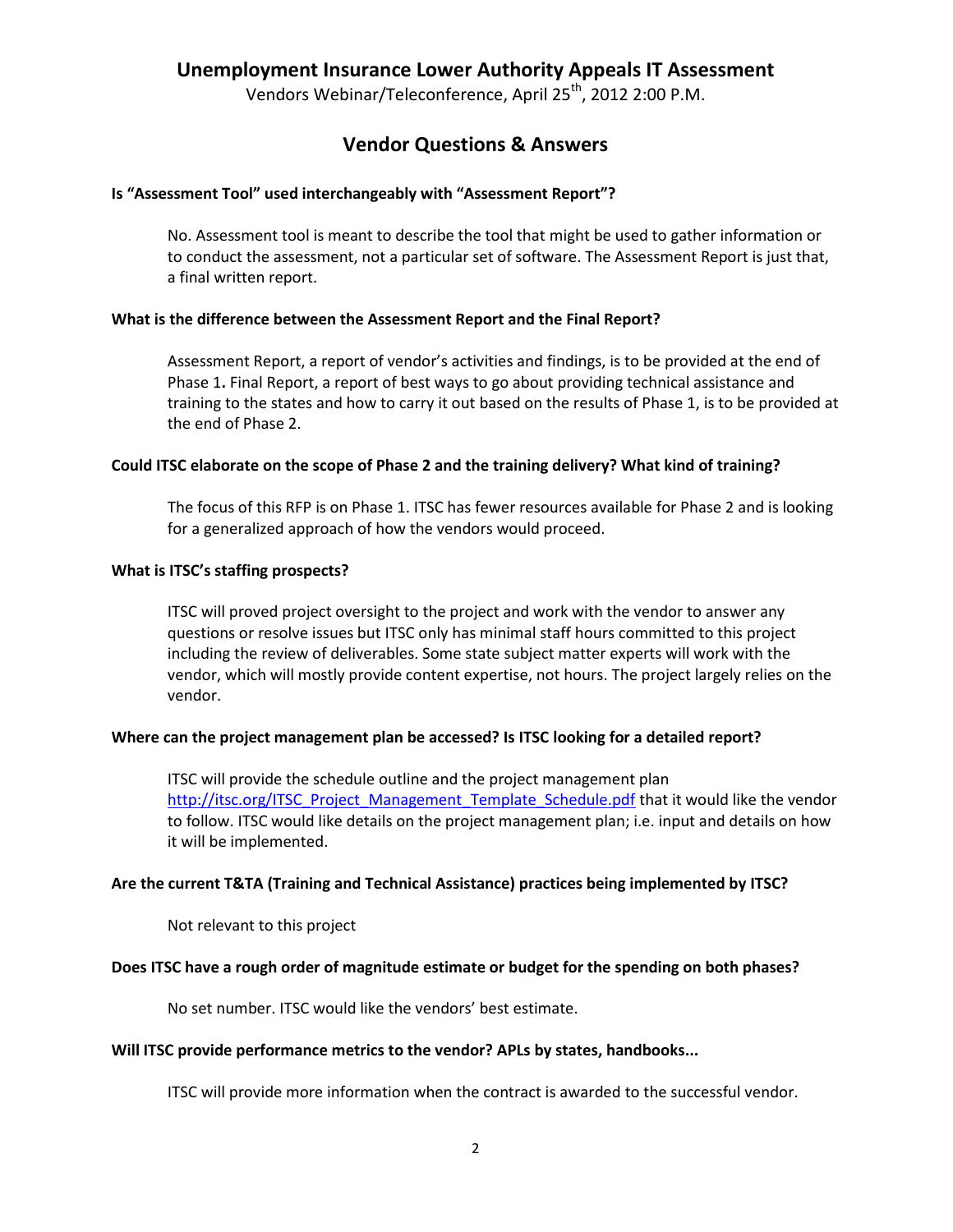Vendors Webinar/Teleconference, April 25<sup>th</sup>, 2012 2:00 P.M.

### **Are the system tools to be process centric, resource centric, or systems (tools) centric?**

ITSC would like to look at the whole process and the IT components

### **What are the specific responsibilities of the contractor, in terms of providing T&TA?**

ITSC would like to see general scope of how the vendor would approach it going forward.

### **What is the anticipated project start date?**

It is anticipated to start early to middle August. See schedule posted on ITSC Website.

### **Will ITSC and/or ETA provide a list of the contact person in each state for this project?**

Yes

### **Will ETA notify the states as to the purpose of the project and ask for their cooperation?**

Yes

### **Does ITSC anticipate ETA to provide a UIPL to set the scope and expectations of this project?**

No. ETA or ITSC will make the contacts and introductions for the vendor.

### **Are the staff resumes included in the 10 page limit of the Project Management/Proposed Staffing?**

No

### **Will OMB's approval be necessary in order for the vendor to contact 53 states?**

No

**Page 2 of the RFP discusses the scope relative to states that utilize a "panel" system. Please provide a more specific description of the panel system and also what the requirements and deliverables are for non-UI functions that utilize the panel. Should these be addressed relative to their disposition in final recommendations?**

Some states have a combined appeals process in that they (the panel) review appeals from a number of other state programs. In the case where a state has a panel in place their function with respect to UI would need to be assessed. To the extent that the panel process causes issues with the UI appeals process either positive or negative, that should be captured as part of the assessment.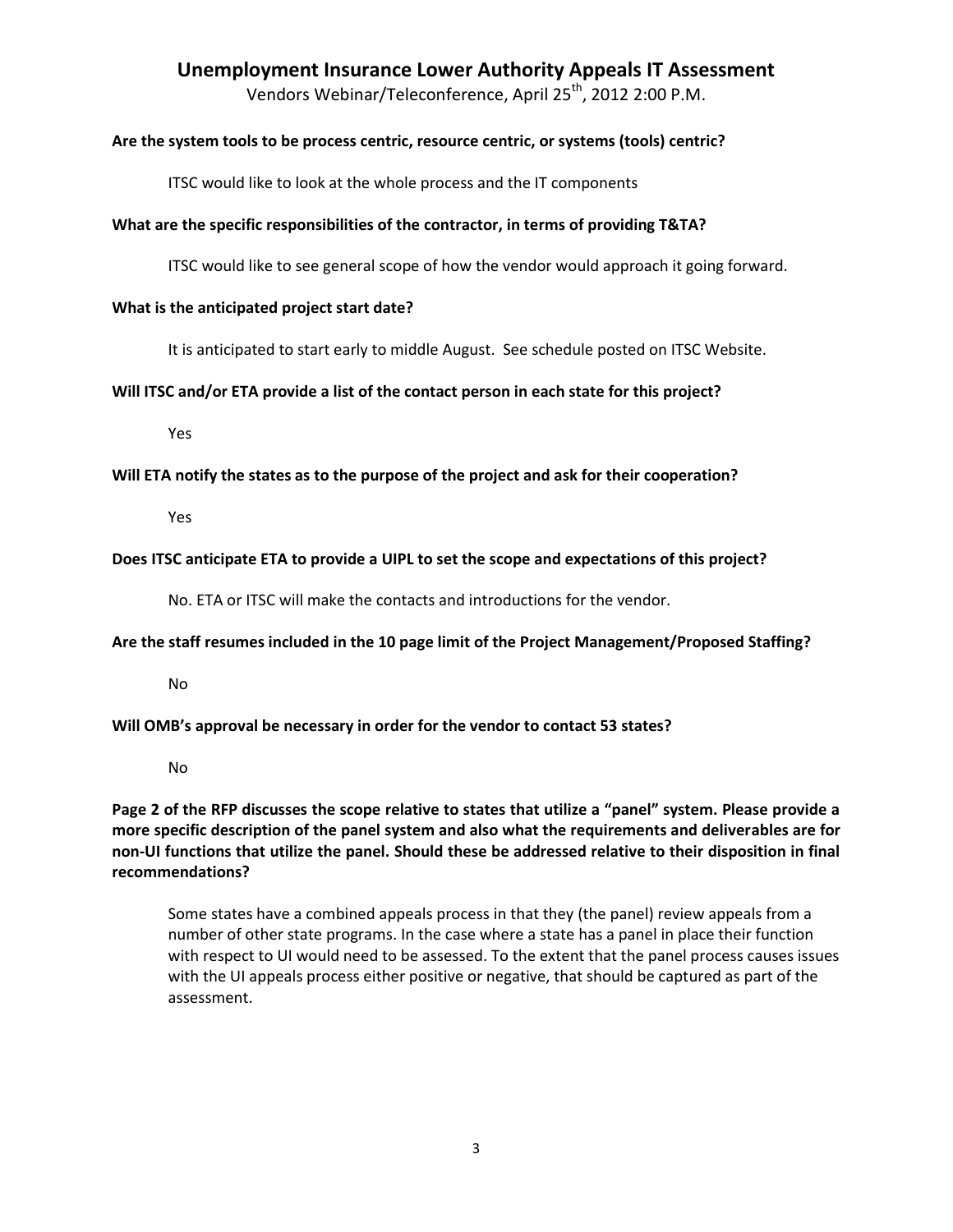Vendors Webinar/Teleconference, April 25<sup>th</sup>, 2012 2:00 P.M.

# **Reference Links**

**ETA Handbook No. 382, 2nd Edition, handbook for measuring UI lower authority appeals quality.** [http://wdr.doleta.gov/directives/corr\\_doc.cfm?DOCN=2289](http://wdr.doleta.gov/directives/corr_doc.cfm?DOCN=2289)

**ET Handbook No. 401, primarily pertaining to the 5130, 9054, and 9055 reports.** [http://wdr.doleta.gov/directives/ETA\\_Handbook.cfm](http://wdr.doleta.gov/directives/ETA_Handbook.cfm)

**ET Handbook No. 402, primarily pertaining to the 5130, 9054, and 9055 reports.** [http://wdr.doleta.gov/directives/ETA\\_Handbook.cfm](http://wdr.doleta.gov/directives/ETA_Handbook.cfm)

**State UI Performance** <http://workforcesecurity.doleta.gov/unemploy/performance.asp>

**State Ranking of Core Measures** <http://www.ows.doleta.gov/unemploy/ranking.asp>

**Benefits: Timeliness and Quality Reports, pertaining to LAA timelapse, case aging, and LAA quality** <http://workforcesecurity.doleta.gov/unemploy/btq.asp>

**UI PERFORMS PY 2006 Annual Report** http://workforcesecurity.doleta.gov/unemploy/pdf/ar\_05.pdf